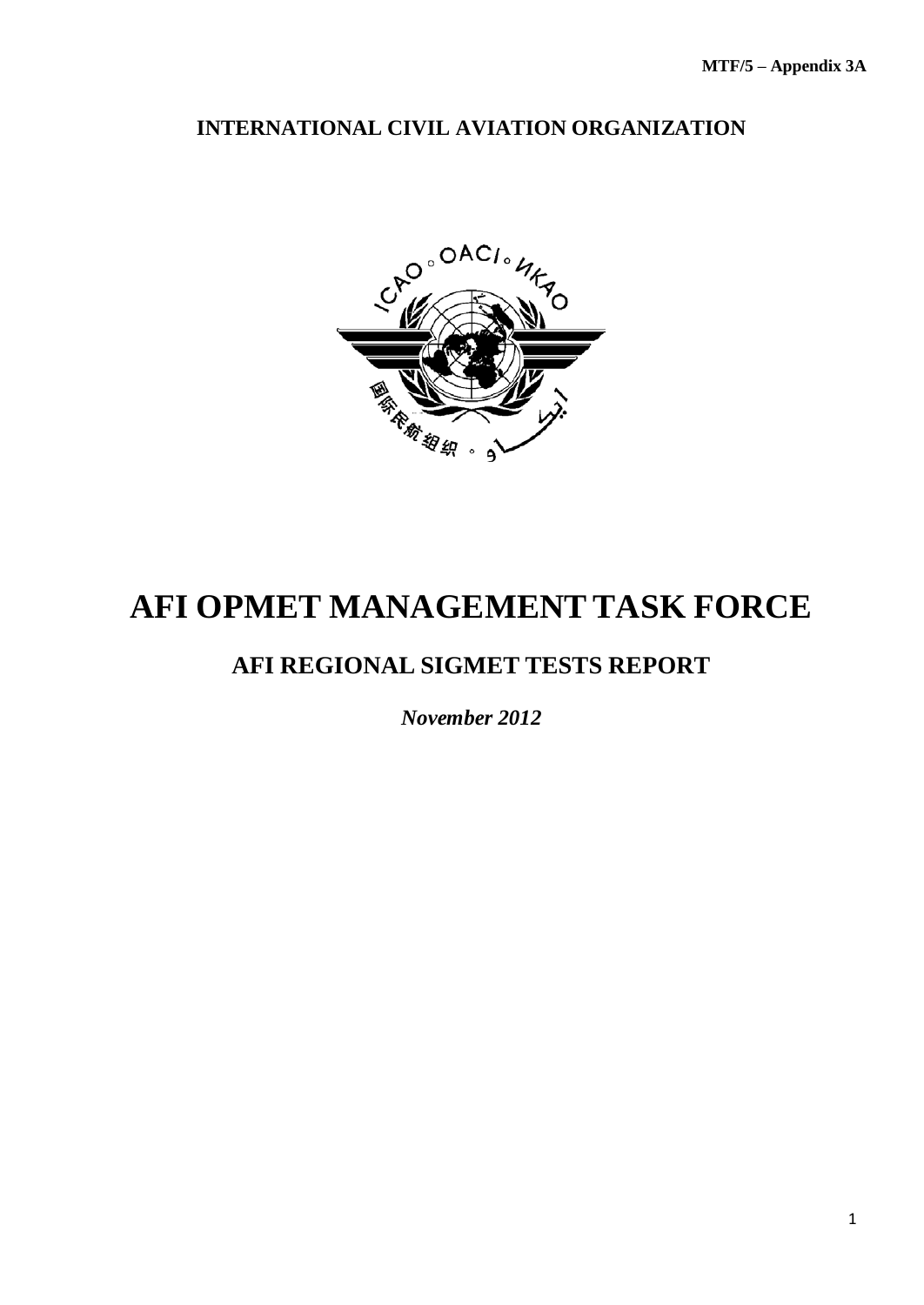## **REPORT ON AFI SIGMET TESTS** *November 2012*

## **A - DATA EXCHANGE ANALYSIS**

**La reunion TCAC:** TC advisory disseminated on 13 November 2012 on schedule at 0900 UTC.

**Toulouse VAAC:** VA advisory disseminated on 20 November 2012 at 08:58:00 UTC two minutes before schedule.

Pretoria RODB/GIB: WS advisory placed on Internet on GIB (Geocentric Information Briefing) on 27 November 2012

## **Dakar RODB**:

- $\checkmark$  TC advisory received on 13 November 2012 at 09:09: UTC, 9 minutes after dissemination
- $\checkmark$  VA advisory received on 20 November 2012 at 08:58 UTC, at the dissemination time
- $\checkmark$  No time frame estimated for WS advisory.
- $\checkmark$  WS SIGMET Tests issued by MWOs on their areas of responsibility

#### **Pretoria RODB**:

- $\checkmark$  TC advisory received on 13 November 2012 at 09:01:14 UTC, 1 minute and 14 seconds after the dissemination time.
- $\checkmark$  VA advisory received on 20 November 2012 at 08:59 UTC, one second earlier than expected time.
- $\checkmark$  WS advisory disseminated through e-mail by ESAF RO/MET to Pretoria RODB on 22 November 2012.
- $\checkmark$  No time frame estimated for WS advisory.
- $\checkmark$  WS SIGMET Tests issued by MWOs on their areas of responsibility.

#### **1°) Issuance and Dissemination of WC SIGMET**

- Only four (4) out of expected Ten (10) MWOs (FMMI, HKJK,FSIA,FAJS), issued WC SIGMET during the Test period*.*WC SIGMET from FSIA was only received at DAKAR RODB.
- Three (3) additional MWOs (HECA, DGAA and HSSA) issued WC SIGMETs while they were not supposed to.
- WC SIGMETs from 4 (four) MWOs (HKJK, FSIA, FAJS, DGAA) were received late; 36 minutes (0:36), 1 hour forty two minutes (1:42), four hours thirty three minutes (4:33 and one hour twenty eight minutes (1:28) respectively.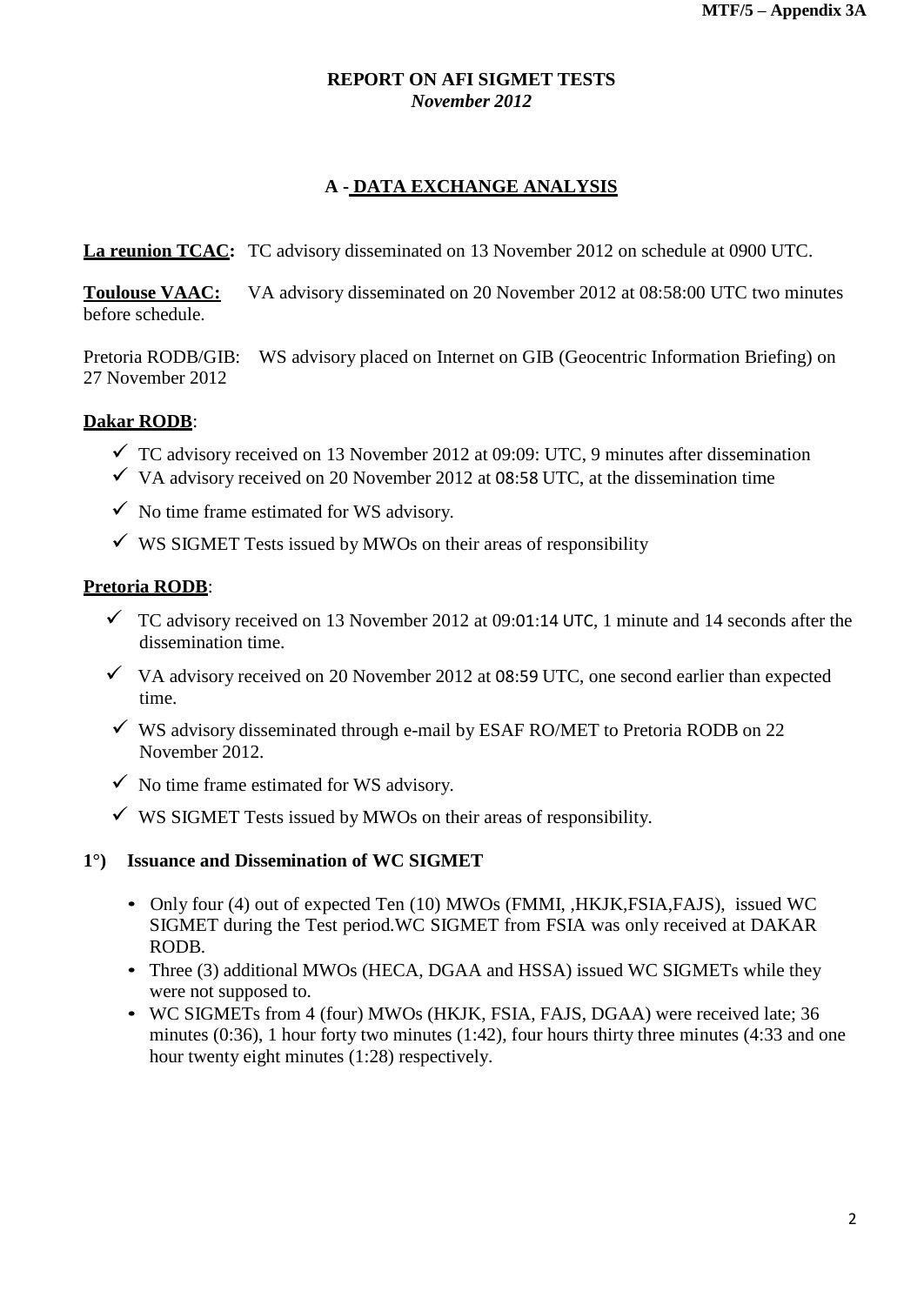## **2°) Issuance and Dissemination of WV SIGMET**

- 22 MWOs out of 35 in the AFI region (63%) did not issue WV SIGMET during the Test period.
- WV SIGMETs from 4 (four) MWOs (FIMP, HKJK, GVAC, FMMI) were received late, more than 10 minutes after the advisory was issued by LFPW.
- Two (2) SIGMET from HKJK and two (2) from GOOY were received at Pretoria RODB at different times*.*
- SIGMET from FLLS was received only at Dakar RODB.

## **3°) Issuance and Dissemination of WS SIGMET**

- 19 MWOs out of 35 in the AFI region (54%) did not issue any WS SIGMET during the Test period.
- WS SIGMETs from 4 MWOs (DAAL, GCLP, DGAA, and HKJK) were received only at Pretoria RODB.
- WS SIGMETs from two MWOs (FIMP, HSSS) were received only at Dakar RODB.
- Eight (8) SIGMETs from FTTJ, three (3) from GOOY, two (2 from FCBB, two (2) from HKJK, two (2) from DGAA were received at Pretoria RODB at different times.
- Eight (8) SIGMETs from FTTJ, two (2) from HECA, three (3) from FMMI, three (3) from GOOY, two (2) from DRRN and two (2) from FAJS were received at Dakar RODB at different times.

## **B - SIGMET FORMAT ANALYSIS**

## **1°) TC SIGMET**

#### **Johannesburg/South Africa**:

Test format not followed.

- a) The first line not in accordance with the provided format. Information 'TO: TCAC LA REUNION, RODB DAKAR, RODB PRETORIA 'should not be included.
- b) The word "TEST" should be repeated 12 times" at the end of the SIGMET Test

#### **Antananarivo/Madagascar**:

- a) Meteorological part not based on the advisory
- b) The word "TEST" should be repeated 12 times" at the end of the SIGMET Test

#### **Accra/Ghana**

- a) First line should start with the ICAO location indicator of the ATS unit serving the FIR i.e. DGAC and the indicator for MWO i.e. DGAA.
- b) Data type in the WMO header should be WC and not WS.

#### **Khartoum/Sudan**

a) The first line should end with hyphen to separate the preamble from the text.

## **Nairobi/Kenya**:

No error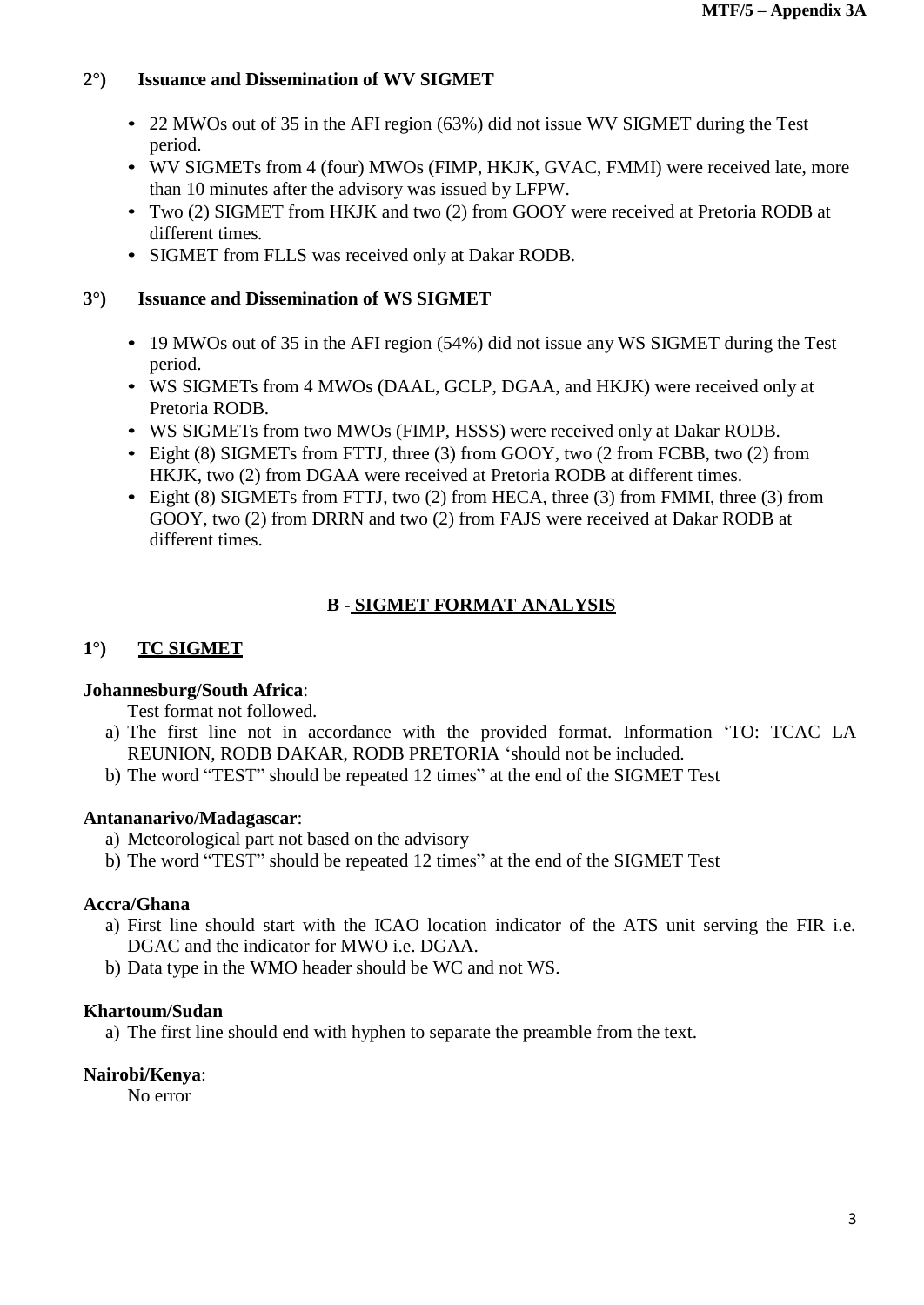## **2°) VA SIGMET**

#### **Cairo/Egypt (HECA)**

a) Priority 'GG' was used instead of 'FF'.

#### **Kano/Nigeria (DNKN)**:

a) No error

## **Niamey/Niger (DRRN):**

a) No error

#### **Dakar/Senegal (GOOY):**

- a) Priority 'GG' used instead of 'FF'
- b) Meteorological part not based on the advisory

#### **Johannesburg/South Africa (FAJS):**

a) No error

#### **N'Djamena/Chad (FTTJ):**

a) No Error

#### **Sal/Cape Verde (GVAC):**

a) Priority 'GG' was used instead of 'FF'

#### **Madagascar/Antananarivo (FMMI)**

a) No error

#### **3°) WS SIGMET** *(following the weather phenomenon provided on a chart)*

#### **Antananarivo/Madagascar:**

- a) Weather phenomenon "SEV ICE OBS" was reported instead of "SEV MTW OBS"
- b) The word "TEST" should be repeated 12 times at the end of the SIGMET message.

#### **Brazzaville/Congo:**

- a) Priority indicator "GG" was used instead of "FF".
- b) Weather phenomenon "SQL OBS" was reported instead of "EMBD TS OBS".
- c) Validity period should have 270907/271207 instead of 271205/271220

#### **Johannesburg/South Africa:**

a) No Error.

#### **Kano/Nigeria:**

- a) No weather phenomenon, location, level and movement reported. Weather Phenomenon "EMBD TS OBS" should have been reported
- b) Validity 270907/271207 should have been given instead of 271205/271220
- c) The word "TEST" should be repeated 12 times at the end of the SIGMET test message.

#### **Niamey/Niger:**

a) The word "TEST" should be repeated 12 times at the end of the SIGMET test message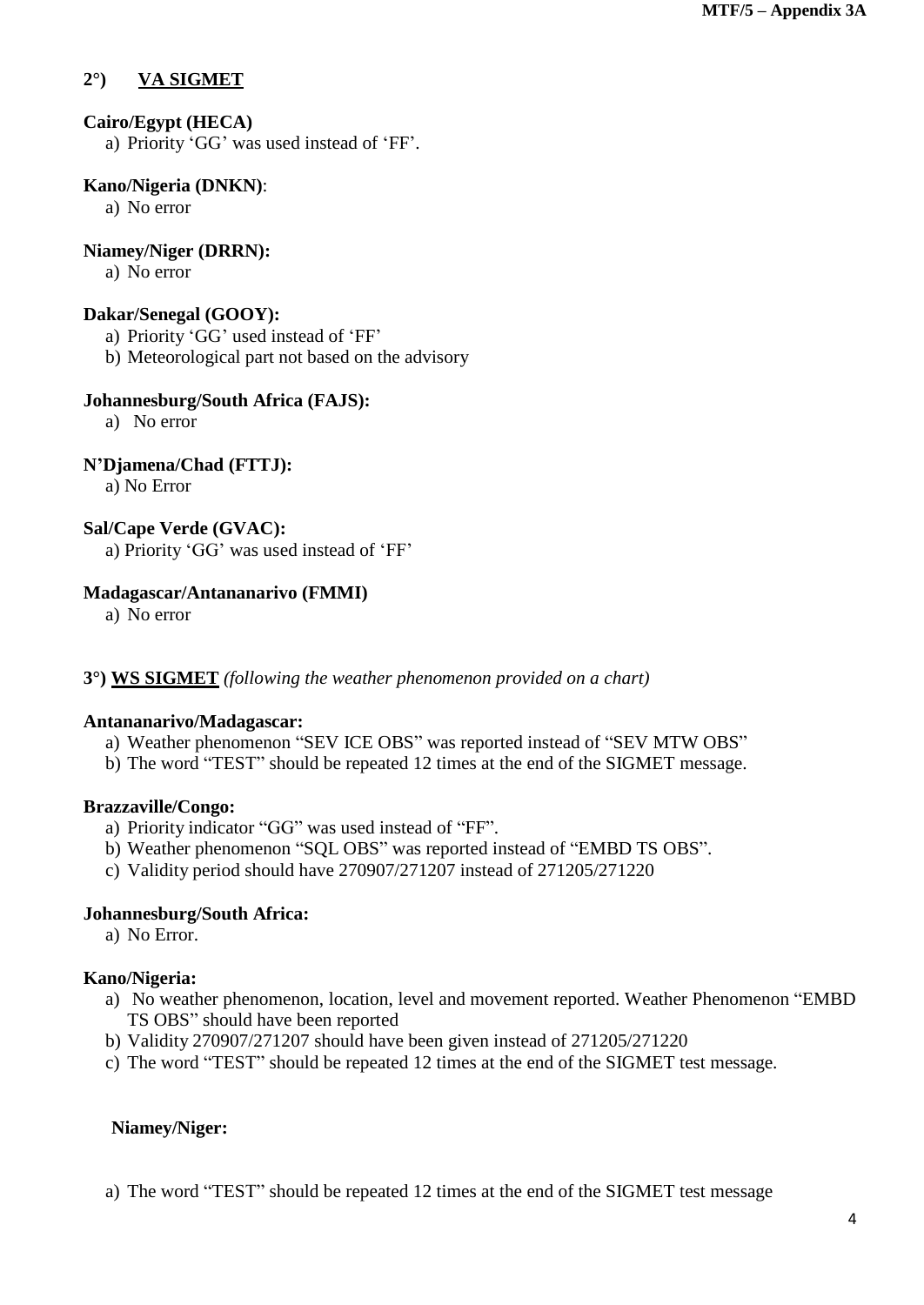#### **Mauritius/Mauritius**:

a) No Error

## **N'Djamena/Chad**:

a) The abbreviation "OBS" should have been included at the end of the weather phenomenon group.

## **Dakar/Senegal**:

- a) Priority indicator "GG" was used instead of "FF
- b) No weather phenomenon reported. "SQL TS" should have been reported
- c) Validity should have been 270907/271207
- d) The word "TEST" should be repeated 12 times at the end of the SIGMET message.

## **Nairobi/Kenya**

- a) Location of weather phenomenon not given
- b) The word "TEST" should be repeated 12 times at the end of the SIGMET message.

## **Cairo/ Egypt**

- a) Priority "GG" used instead of "FF".
- b) No weather phenomenon reported. Weather phenomenon "HVY DS OBS" should be reported.
- c) The word "TEST" should be repeated 12 times at the end of the SIGMET message.

#### **Kinshasa/ DRC**

a) The word "TEST" should be repeated 12 times at the end of the SIGMET message.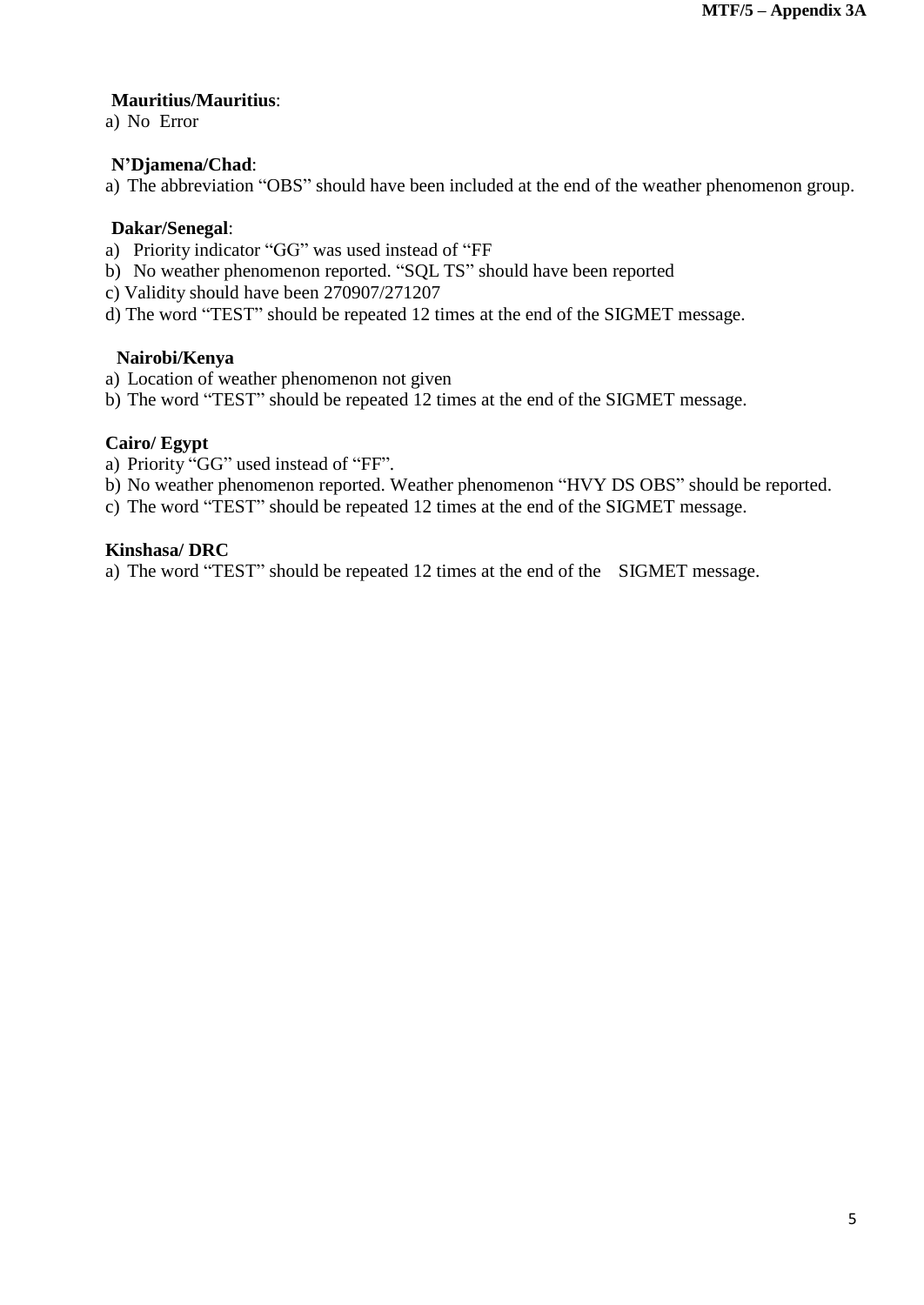## **C – SUMMARY OF OPERATIONAL SHORTCOMINGS AND DEFICIENCIES IDENTIFIED**

|                | <b>Operational Shortcomings and Deficiencies</b>                                                                                                                       | VAAC, TCAC, RODBs or MWOs                                                                                                                                                                                                                                                  |
|----------------|------------------------------------------------------------------------------------------------------------------------------------------------------------------------|----------------------------------------------------------------------------------------------------------------------------------------------------------------------------------------------------------------------------------------------------------------------------|
| $\mathbf{1}$   | 22 MWOs out of 35 in the AFI region (63%) did not<br>issue any WV SIGMET during the Test period. This is<br>an improvement of 5.5% compared to last year's<br>results. | ESAF (16): Luanda, Bujumbura, Gaborone,<br>Addis Ababa, Asmara, Lilongwe, Maputo,<br>Windhoek, Kigali, Mahe, Mogadishu, Dar Es<br>Salaam, Entebbe, Harare, Tripoli*, Khartoum*<br>WACAF (6): Accra, Alger*, Gran Canaria*,<br>*Monrovia, Tunis*, Casablanca <sup>®</sup> . |
| $\overline{2}$ | 19 MWOs out of 35 in the AFI region (54%) did not<br>issue any WS SIGMET during the Test period. This is<br>an improvement of 6 % compared to last year's results.     | ESAF (15): Luanda, Gaborone, Bujumbura,<br>Addis Ababa, Asmara, Tripoli*, Lilongwe,<br>Windhoek, Kigali, Mogadishu*, Dar Es Salaam,<br>Entebbe, Lusaka, Harare, Maputo.<br>WACAF (4): Gran Canaria*, Monrovia, Tunis*,<br>Casablanca                                       |
| 3              | 4 MWOs out of 15 in the AFI region (44 %) did not<br>issue any WC SIGMET during the Test                                                                               | Bujumbura, Lilongwe, Dar Es Salaam, Harare.                                                                                                                                                                                                                                |
| $\overline{4}$ | The listed 13 MWOs (37%) have never issued any<br>SIGMET during AFI SIGMET Tests. This is an<br>improvement of 14 % compared to last year's results.                   | ESAF (10) Luanda, Bujumbura, Addis Ababa,<br>Tripoli*, Lilongwe, Windhoek, Kigali, Dar Es<br>Salaam, Lusaka, Harare.<br>WACAF (3): Alger*, Gran Canaris*, Monrovia                                                                                                         |
| 5              | 3 MWOs did not use FF priority indicator to<br>disseminate WS SIGMET.                                                                                                  | Cairo*, Brazzaville, Dakar                                                                                                                                                                                                                                                 |
| 6              | 3-MWOs did not use FF priority to disseminate WV<br><b>SIGMET</b>                                                                                                      | Cairo*, Brazzaville, Sal, Dakar.                                                                                                                                                                                                                                           |
| $\overline{7}$ | 3 MWOs issued a WC SIGMET while it was not<br>required                                                                                                                 | Cairo*, Khartoum, Accra                                                                                                                                                                                                                                                    |
| 8              | WC SIGMETs from 5 MWOs were received late at the<br>RODBs, more than 10 mn after the advisory was<br>issued by FMEE.                                                   | Nairobi, Mahe, Johannesburg, Khartoum, Accra,                                                                                                                                                                                                                              |
| 9              | WV SIGMETs from 4 MWOs were received late at the<br>RODBs, more than 10 mn after the advisory was<br>issued by LFPW                                                    | Mauritius, Nairobi, Sal, Antananarivo.                                                                                                                                                                                                                                     |
| 10             | 2 MWO issued WS SIGMETs with an incorrect<br>weather phenomena description or no weather<br>phenomenon when there should have been                                     | Cairo*, Brazzaville.                                                                                                                                                                                                                                                       |
| 11             | Nine (9) MWOs issued SIGMET test messages<br>without including a line of 12 "TEST" at the end of the<br><b>SIGMET</b> message                                          | Sal, Kinshasa, Cairo, Accra, Nairobi,<br>Antananarivo, Mauritius, Khartoum, Lusaka                                                                                                                                                                                         |

HECA\*: MWOs in the AFI region but not accredited to ESAF and WACAF